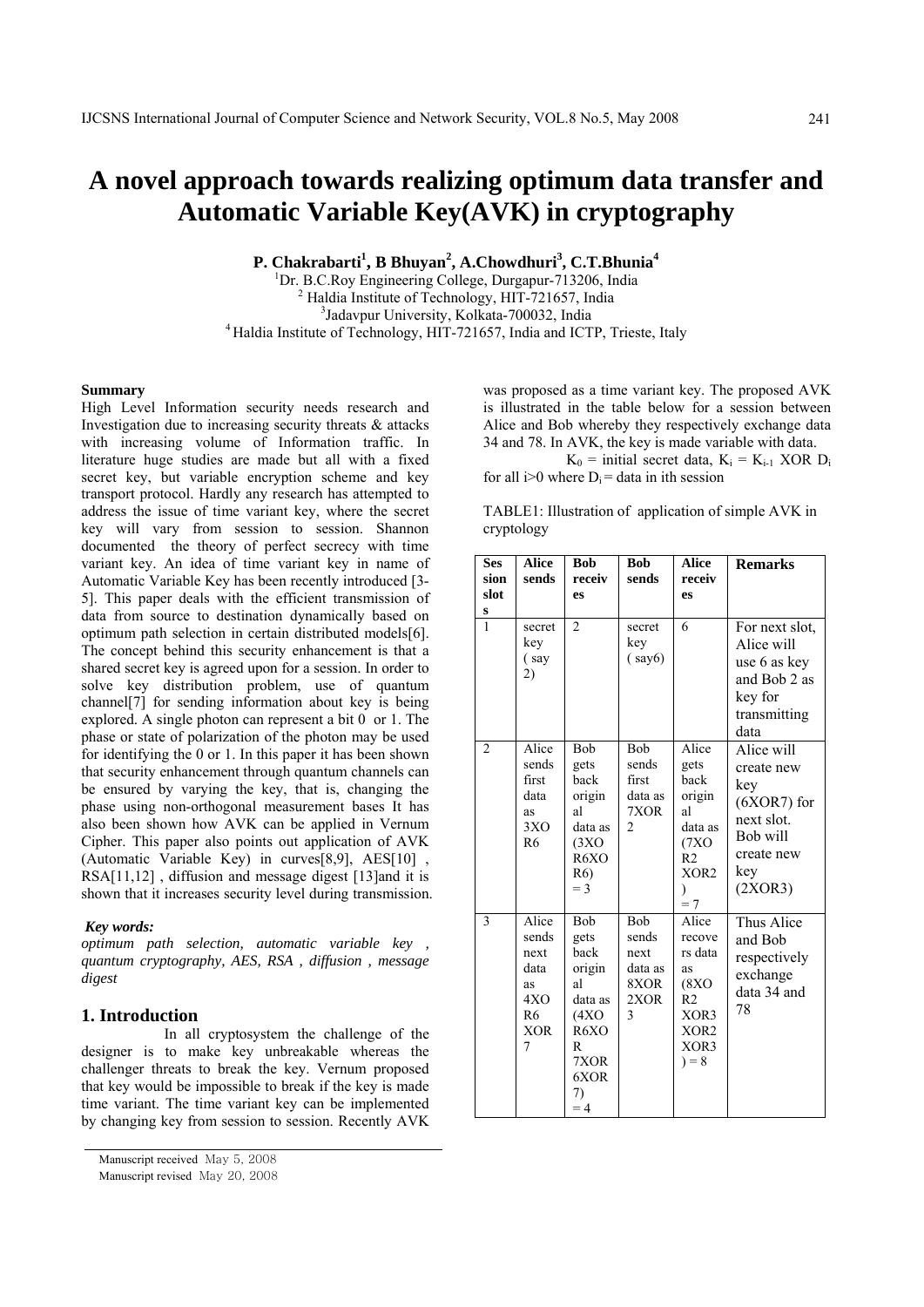# **2. Communication in cube**

To find out the number of channels required for communication from a processor to its farthest processors in a distributed system where there are eight processors placed in a cubicle fashion where the nodes are communicating processors.



Since the model is of distributive nature the sharing of information between receiver and sender should take place in an optimum way.

As per the model the nodes denote the processors. Let us assume that P1 is the source processor. We require the communication to be between the source processor and its farthest processor in an optimum way i.e. the number of channels or paths are necessary and sufficient. Hence the farthest processor from P1 (the source processor) in this case is P8.

Thus, the number of communication channels  $= 3$ .

The possible paths in which optimized communication may take place are:

- $P1 \rightarrow P2$ ,  $P2 \rightarrow P4$ ,  $P4 \rightarrow P8$  or,
- $P1 \rightarrow P2$ ,  $P2 \rightarrow P6$ ,  $P6 \rightarrow P8$  or,
- $P1 \rightarrow P3$ ,  $P3 \rightarrow P4$ ,  $P4 \rightarrow P8$  or,
- $P1 \rightarrow P3$ ,  $P3 \rightarrow P7$ ,  $P7 \rightarrow P8$  or,
- $P1 \rightarrow P5$ ,  $P5 \rightarrow P7$ ,  $P7 \rightarrow P8$  or,
- $P1 \rightarrow P5$ ,  $P5 \rightarrow P6$ ,  $P6 \rightarrow P8$ .

Optimum transmission means that the number of channels will be based on a certain criterion such that the cost complexity as the time required are minimized provided there are no transmission errors or interference of any noise (spikes) .

Thus, we may mathematically denote the number of channels required for communication between the source and its farthest processor placed in a cubic model as log 2 N, where N= total number of processors.

# **3. Communication in hyper-cubic model**

In the case of the processors being arranged in a hypercubical fashion the total number of processors are 16. Now the number of channels required for a processor to communicate with its farthest processor will be one more than the number of communication channels if there were only one cube. Thus the number of communication channels  $= 4$ .

Thus, the general formula  $\log_2 N$ , where

N= total number of processors is applicable to a hypercubical model.

# **4. Optimum communication arranged in matrix model**



Fig 2: Matrix model of the form a X b

In this model we consider  $P_{1,1}$  to be the source processor. Thus the farthest processor is  $P_{a,b}$ . Now, for  $P_{1,1}$  to communicate with  $P_{ab}$ , (b-1) channels must be covered horizontally and (a-1) channels must be covered vertically. Thus the total number of channels required for communication of the source processor to the farthest processors can be mathematically stated as  $(a-1) + (b-1)$ . To support the above logical deduction let us consider a mathematical example.

Let a=2 and b=3. Thus the arrangement is as follows:



 $P_{1,1}$  communicates with  $P_{2,3}$  by taking one of the following paths:

 $P_{1,1} \rightarrow P_{1,2}$ ;  $P_{1,2} \rightarrow P_{1,3}$ ;  $P_{1,3} \rightarrow P_{2,3}$  or,  $P_{1,1} \rightarrow P_{1,2}$ ;  $P_{1,2} \rightarrow P_{2,2}$ ;  $P_{2,2} \rightarrow P_{2,3}$  or,

 $P_{1,1} \rightarrow P_{2,1}$ ;  $P_{2,1} \rightarrow P_{2,2}$ ;  $P_{2,2} \rightarrow P_{2,3}$ .

Thus we see for optimized communication to take place, 3 channels need to be covered which satisfies the above deduced formula  $(a-1) + (b-1)$   $[(2-1) + (3-1) = 3]$ .

To find out the general formula for the number of communication channels required for optimal communication between a processor and its farthest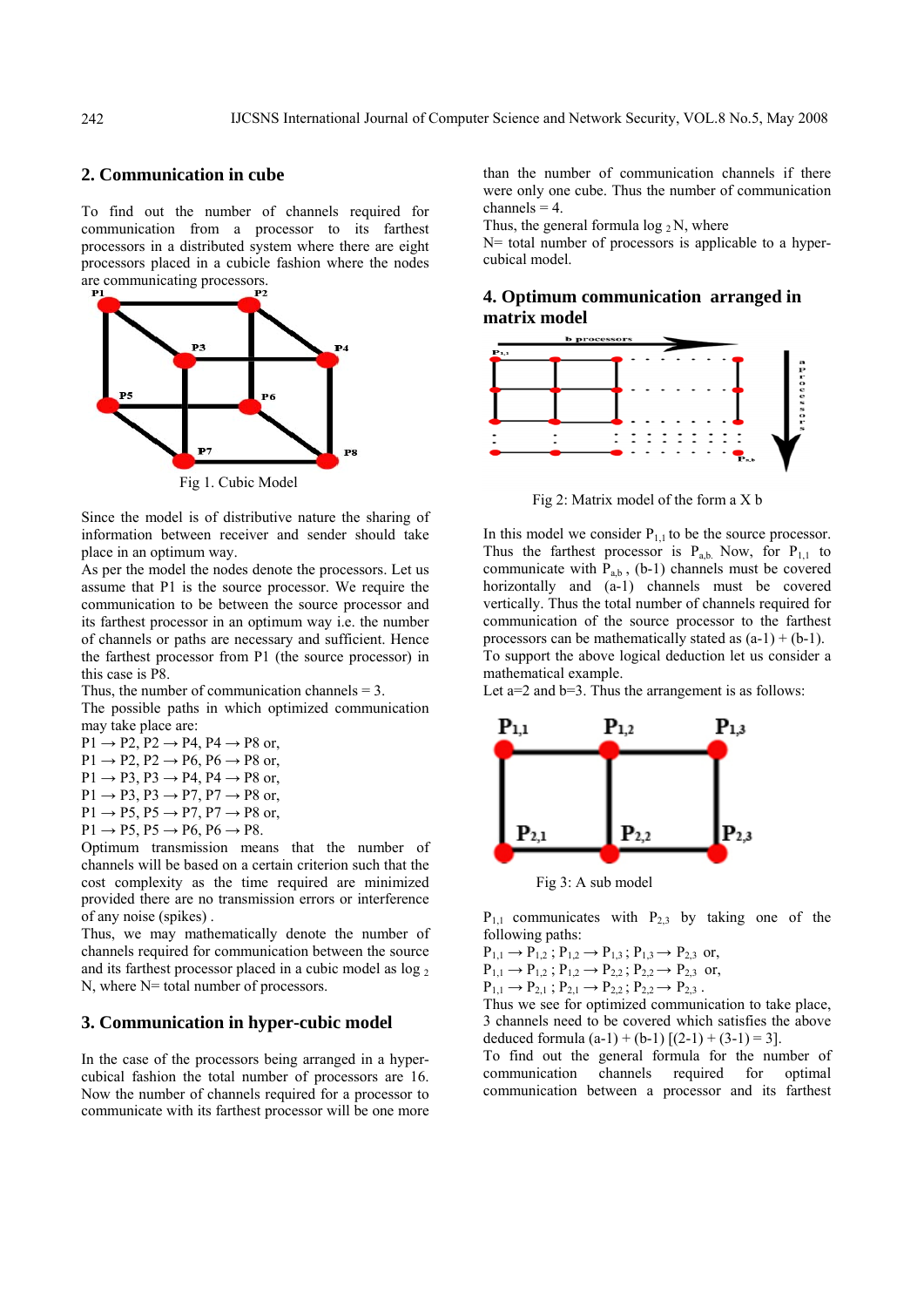processor. The processors being arranged in a X a square matrix model.<br>a processor



Fig 4 Matrix model of the form a X b

In the previous model if we replace b=a we get a square matrix of the form a X a.

We know that for a matrix of a X b form,

Number of communication channels required for optimized communication

 $= (a-1) + (b-1)$ , Replacing  $b = a$ , we get,

Number of communication channels required for optimized communication

 $= (a-1) + (a-1) = 2(a-1)$ 

To support the above deduction let us consider a mathematical example.Let a=3. Thus the arrangement is as follows:



Fig 5: Illustration of Matrix model of the form 3 X 3

 $P_{1,1}$  communicates with  $P_{3,3}$  by taking one of the following paths:

 $P_{1,1} \rightarrow P_{1,2}$ ;  $P_{1,2} \rightarrow P_{1,3}$ ;  $P_{1,3} \rightarrow P_{2,3}$ ;  $P_{2,3} \rightarrow P_{3,3}$  or,  $P_{1,1} \rightarrow P_{1,2}$ ;  $P_{1,2} \rightarrow P_{2,2}$ ;  $P_{2,2} \rightarrow P_{2,3}$ ;  $P_{2,3} \rightarrow P_{3,3}$  or,  $P_{1,1} \rightarrow P_{1,2}$ ;  $P_{1,2} \rightarrow P_{2,2}$ ;  $P_{2,2} \rightarrow P_{3,2}$ ;  $P_{3,2} \rightarrow P_{3,3}$  or,  $P_{1,1} \rightarrow P_{2,1}$ ;  $P_{2,1} \rightarrow P_{2,2}$ ;  $P_{2,2} \rightarrow P_{2,3}$ ;  $P_{2,3} \rightarrow P_{3,3}$  or,  $P_{1,1} \rightarrow P_{2,1}$ ;  $P_{2,1} \rightarrow P_{2,2}$ ;  $P_{2,2} \rightarrow P_{3,2}$ ;  $P_{3,2} \rightarrow P_{3,3}$  or,  $P_{1,1} \rightarrow P_{2,1}$ ;  $P_{2,1} \rightarrow P_{3,1}$ ;  $P_{3,1} \rightarrow P_{3,2}$ ;  $P_{3,2} \rightarrow P_{3,3}$ .

Thus we see for optimized communication to take place, 4 channels need to be covered which satisfies the above deduced formula  $2(a-1)$   $[ 2(3-1) = 4 ]$ 

# **5. AVK in quantum technology**

The disadvantage of key distribution can be removed with the aid of quantum technology. If key distribution problem is solved, the use of Vernum technique will be best technique of security. In order to solve distribution problem, use of quantum channel for sending

information about key is being explored. In quantum mechanics one cannot measure something without causing noise to other related parameter. For example, Hysenberg's uncertainty principle states that  $x.m =$ constant. Thus if ∆x is changed, ∆m is bound to change. An ideal quantum channel supports transportation of thr single photon. Thus a single photon can represent a bit-0 (zero) or 1(one). Sender will transmit key and receiver will sense photon bits and the bit values taken together will constitute common key. For enhancing speed, data can be sent from sender to receiver through multiple quantum channels.

# **5.1.Method 1**

#### **5.1.1.Principle**

 (1) Alice sends secret key required in Vernum cipher for Bob through

quantum channel. Phase is same throughout transmission of entire

data.

 (2) Alice instructs Bob to detect the photon (bits) from the quantum

channel starting from a given time.

 (3) Inspite of transmission loss, Bob may be able to detect some

fraction of photons.

(4) Bob informs Alice as to which photon he has seen.

(5) Hence they share a common key.

#### **5.1.2. Numerical analysis**

 Let Alice sends 11010010 and Bob replies that he has seen the first, seventh and eighth photons (starting from leftmost bit). Then the common key will be 110.

#### **5.1.3. Time complexity**

.

Let us suppose that  $n =$  number of bits in the key. Bob has to sense each and every bit of the key. If transmission time of a single bit from Alice to Bob is  $t_1$ , then time to sense  $1<sup>st</sup>$  bit is  $t<sub>1</sub>$ . Then after each delay Bob will sense next one. So, total time taken =  $(t_1+n-1)$ It is assumed that time to sense a bit is negligible and pipeline has been taken into consideration.

#### **5.1.4.Disadvantage**

 Since the phase is same throughout of entire message transmission, so if a hacker hacks the key, then since the phase is same, so there is a clear-cut idea of him to sense the photon bits and hence Bob will get erroneous value.

# **5.2.Method 2**

#### **5.2.1. Principle**

(1) Alice encrypts the data using its private key  $K_A$ .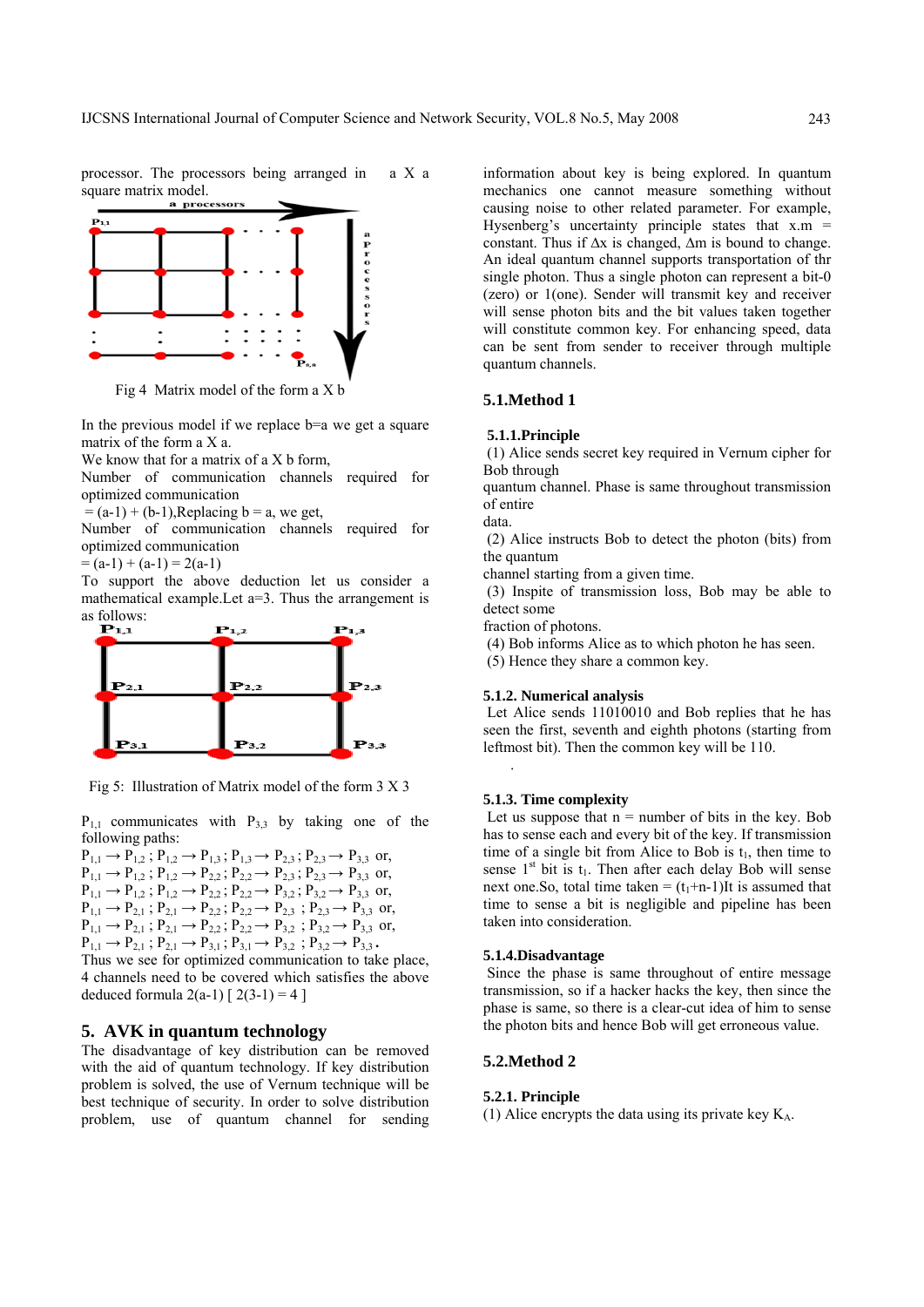(2) Alice sends the encrypted form to Bob.

(3) Bob decrypts using same key  $K_A$ .

(4) Bob senses the bits and passes the information.

 In this case also, phase of photon is same throughout transmission of entire message.

#### **5.2.2. Numerical analysis**

 Let Alice sends 11010010 in encrypted form using key 100. Then in order to maintain linearity, the encrypted form is 11010010 XOR100 = 11010110

At receiver end, Bob will perform 11010110 XOR 100 and get 11010010. Then it will sense the photon bits.

#### **5.2.3.Time complexity**

Time taken =  $t_e + (t_1 + n - 1) + t_d + nt_s$ 

where  $t_e$  = time for encryption

 $t_1$  = time for transmission of a single bit from Alice to Bob.

 $n =$  total number of bits.

 $t_d$  = time for decryption

 $t<sub>s</sub>$  = time for sensing photon bit at a particular index position

# **5.2.4.Disadvantage**

Since the private key  $k_A$  is fixed, so in case of multiple transition if  $k_A$  is hacked then information will be leaked from next session. Another disadvantage is that an intruder could interrupt the signal, copy Alice's message and send it on to Bob without either Alice or Bob realizing.

#### **5.2.5.Handling attacks**

Eavesdropping can be tackled by sending photons with different phases. For example, the 0 may be represented by a photon having a phase of 0° or 180°, and the bit 1 may be denoted by a photon with a 90° or 270° phase. When Bob uses, he will be able to detect the bits correctly.



Fig. 6 : Use of polarization for representing 1s and 0s

Alice haphazardly uses both to send qubits (fig 2). Bob will haphazardly try to filter out the qubits. For the purpose of qubits. For the purpose of qubits detection Bob will use a polarization beam splitter. The polarized beam splitter is a device that allows the photons of orthogonal polarization to pass through but shunts the photon of other polarization. The quantum nature dictates that (a) the same basis beam splitter will pass the received same basis polarized photons, but (b) the rectilinear beam splitter will pass the received diagonally polarized photons either as vertical or horizontal polarization will equal probability and the diagonal beam splitter will pass the received rectilinear polarized photons either as vertical or horizontal polarized photons with equal probability.



Fig. 7 : Alice sends quits to Bob randomly (we have taken 5 quits)



Fig. 8 : Bob measures the received photons using random polarization basis

In case of multiple transmission, Alice can send the data haphazardly using different polarized photons. Alice can do so either on rectilinear basis or on a diagonal basis. When a horizontal polarized photon represent a 0 and a vertical polarization represent a 1. When a -450 polarized photon represent a 0 on diagonal basis, then a  $+450$ polarized photon represent a 1.

| Correct |         |         | Correctl | Correctl |
|---------|---------|---------|----------|----------|
|         | Uncerta | Uncerta |          |          |
| Detecte | ın      | 1n      | Detecte  | Detecte  |
| d by    |         |         | d by     | d by     |
|         |         |         |          | Bob      |

Fig9: Alice and Bob communicate and identify locations whether they correctly used the polarization base. Alice and Bob keep secret the polarization of sent or received photons.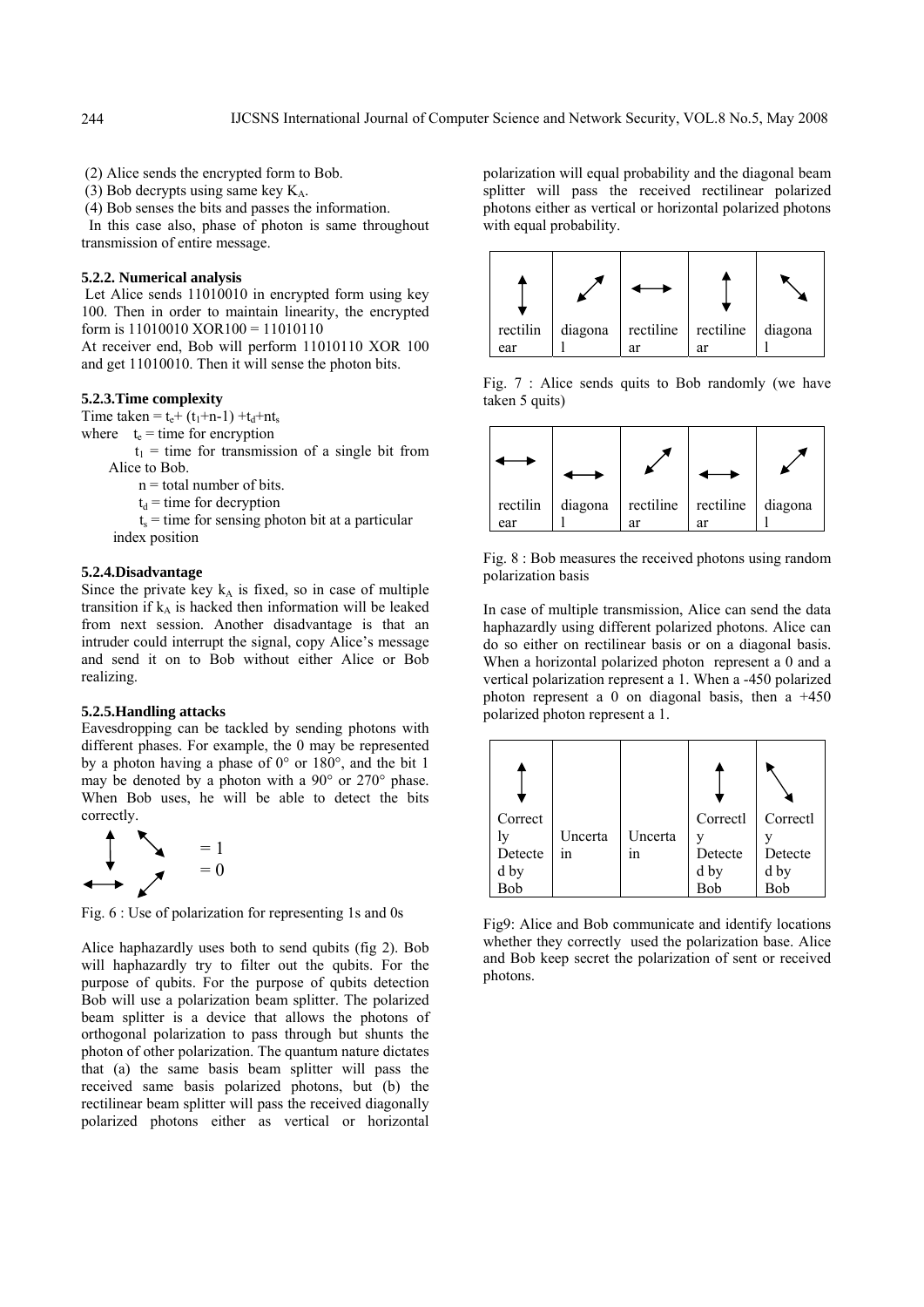|  |  | <b>5.3. Method 3</b> |  |
|--|--|----------------------|--|
|--|--|----------------------|--|

| Se                      | Alice                                                                                        | Bob                                                                                                          | Bob                                                          | Alice                                                                                                   | Remarks                                                                                                  |
|-------------------------|----------------------------------------------------------------------------------------------|--------------------------------------------------------------------------------------------------------------|--------------------------------------------------------------|---------------------------------------------------------------------------------------------------------|----------------------------------------------------------------------------------------------------------|
| ssi                     | sends                                                                                        | receiv                                                                                                       | sends                                                        | receiv                                                                                                  |                                                                                                          |
| on                      |                                                                                              | es                                                                                                           |                                                              | es                                                                                                      |                                                                                                          |
| slo                     |                                                                                              |                                                                                                              |                                                              |                                                                                                         |                                                                                                          |
| ts                      |                                                                                              |                                                                                                              |                                                              |                                                                                                         |                                                                                                          |
| $\mathbf{1}$            | secret<br>key<br>$K_A$<br>(say<br>2)                                                         | $\overline{2}$                                                                                               | secret<br>key<br>$K_{B}$<br>(say<br>6)                       | 6                                                                                                       | For next<br>slot, Alice<br>will use 6<br>as key and<br>Bob 2 as<br>key for<br>transmitti<br>ng data      |
| $\overline{2}$          | Alice<br>sends<br>first<br>data<br>as<br>3XO<br>R <sub>6</sub>                               | Bob<br>gets<br>back<br>origin<br>al<br>data<br>as<br>(3XO)<br>R6X<br>OR6)<br>$=$ 3                           | Bob<br>sends<br>first<br>data<br>as<br>7XO<br>R <sub>2</sub> | Alice<br>gets<br>back<br>origin<br>al<br>data<br>as<br>(7XO)<br>R2<br><b>XOR</b><br>2)<br>$=7$          | Alice will<br>create new<br>key<br>(6XOR7)<br>for next<br>slot. Bob<br>will create<br>new key<br>(2XOR3) |
| $\overline{\mathbf{3}}$ | Alice<br>sends<br>next<br>data<br>as<br>4X <sub>O</sub><br>R <sub>6</sub><br><b>XOR</b><br>7 | Bob<br>gets<br>back<br>origin<br>al<br>data<br>as<br>(4XO)<br>R6X<br><b>OR</b><br>7XO<br>R6X<br>OR7)<br>$=4$ | Bob<br>sends<br>next<br>data<br>as<br>8XO<br>R2X<br>OR3      | Alice<br>recov<br>ers<br>data<br>as<br>(8XO)<br>R2<br><b>XOR</b><br>3XO<br>R2<br><b>XOR</b><br>$3) = 8$ | Thus<br>Alice and<br>Bob<br>respective<br>ly<br>exchange<br>data 34<br>and 78                            |

Fig10: Key exchange between Alice and Bob

## **5.3.1. Principle**

(1) Alice encrypts the data using its private key  $K_A$ 

(2) Alice sends the encrypted form to Bob.

(3) Bob decrypts using same key  $K_A$ .

(4) Bob senses the bits and passes the information.

(5) Time variant key is applied, i.e.  $K_A$  is subject to change from session to session.

## **5.4. Method 4**

Principle: An eavesdropper could intercept the signal, copy Alice's message and send it on to Bob without either Alice or Bob realizing. One way to overcome this, and ensure absolute security is for transmitter and receiver to use non-orthogonal measurement bases. In other words, Alice sends parts of the message by switching the transmitter phase between 90° and 270° say, and other part by switching between  $0^{\circ}$  and  $180^{\circ}$ . When Bob and Alice using same base, the system works as before. However if Alice using 0°/180° and Bob is using  $90^{\circ}/270^{\circ}$  (or vice-versa), the message is meaningless. Hence a photon that Alice sends as a "0" has a 50% chance of being received as a "1" and viceversa. Therefore when Bob tells Alice which base he was using and Alice must tell him if it is a valid photon or not.

# **5.5. Method 5**

# **5.5.1. Principle**

Another technique to minimize the hacking by privacy amplification protocol. In the protocol, Alice randomly choses pair of bits from the key they have got over quantum channel. Then she performs XOR on the pairs. She then tells publicly to Bob on which bits the XOR operation was made but not the results. Bob then performs the XOR operation on the bits that Alice informed him. Alice and Bob then replace the pair with XOR results to design the new key.

## **5.5.2. Numerical analysis**

The steps are as below:

(a)Alice and Bob have secret key 111

(b)Alice chooses first and second bit as pair and she informs these to Bob publicly. She gets XOR result 1+1  $= 0$  and keeps it secret.

(c)Bob performs XOR on the informed bits and get the result  $1+1 = 0$ .

(d)Alice and Bob both replace the pair by XOR result. So their new key  $= 01$ .

(e)Even if hacker definitely knows one bit of the chosen pair, until and unless she gets the result of XOR (which Alice and Bob never communicates) she cannot replace the pair of for hacking the key.

# **6. Vernum cipher using AVK**

# **6.1. Algorithm**

- 1. Assume a secret key (k) of n bits
- 2. Break the message into blocks each of n bits. Let block are  $m_1, m_2, \ldots, m_p$
- 3. generate encrypted blocks as ci= mi XOR  $k$ . for  $i=1$  to p. Then transmit the encrypted blocks.
- 4. Receiver will decrypt the blocks as  $v_i = c_i$ XOR k for  $i=1$  to p. Note that  $y_i=$ ciXORk=mi.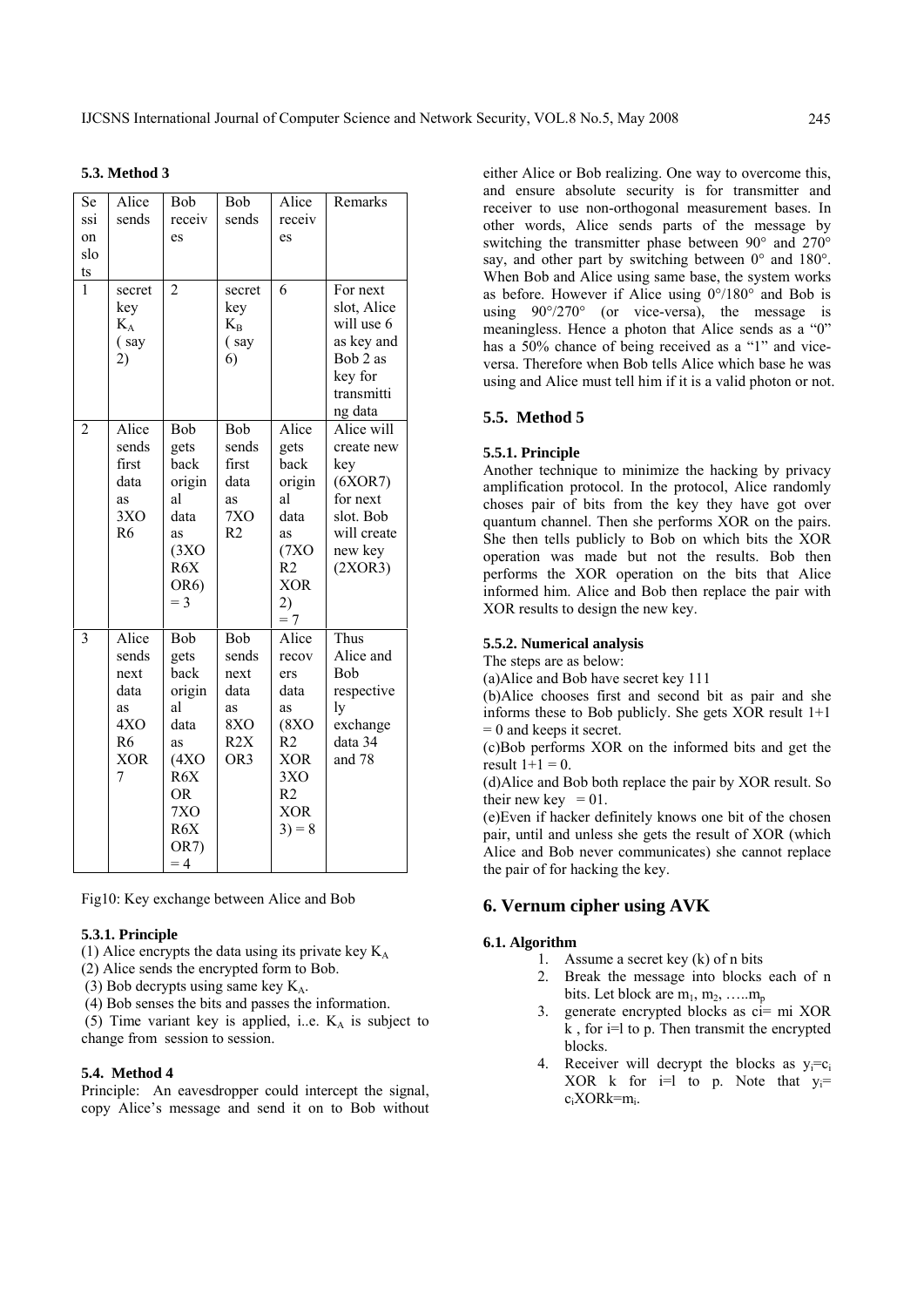All the blocks received under deciphering will constitute the plaintext.

#### **6.2.Enhancing security level**

Vernum variable key is to be introduced. Consider p number of sessions. Each session takes a time of t seconds for completion on average. Assume key size of n bits. Apply bite force attacks for getting the session keys. Under non-variables /one time vernum key,1he hacker may try on average  $2^{n-i}$  trials over a period of pt seconds. The required time for analysis of a pattern will be than  $(pt2<sup>n-i</sup>)$  seconds. Under vernum variable key The hacker has to try on the average  $2^{n-i}$ trial over a period of single session (t seconds). This is because the key will change from session to session. Thus the required time of analysis will be  $(t/2^{n-i})$  Now, as  $(pt/2^{n-i})>(t/2^{n-i})$ , the attack is more effective in the one time key by an order of p. hence vernum code is more secured over one time key by an order of p. Ideal case: if p=1, then both cases are same.

# **7. Cipher generation based on feature of straight line**

Let Fibonacci series be 1, 1, 2, 3, 5, 8, 13, 21. Sender has  $x_1, y_1, x_2, y_2, x_3, y_3, x_4, y_4$ , i.e. integers . For straight line, y=a+bx

Step1 :  $R_1 = a + b^* d_1 = 1 + 1^* d_1$ , where a=1=first term of Fibonacci series, b=1=second term,  $d_1$ =first data. Therefore, cipher  $1 = R_1XOR k_1$ , where  $k_1 = \text{key}$  for first session  $=x_1XORy_1$ 

Step2 :  $R_2 = 2 + 3 * d_2$ .

 $Cipher2=R_2XORK_3=R_2XORX_2XORY_2$ Step3:  $R_3 = 5 + 8 * d_3$ .  $Cipher3=R_3XORK_3=R_3XORX_3XORY_3$ 

Step4:  $R_4 = 13 + 21 * d_4$ .

 $Cipher4= R_4XORK_4=R_4XORX_4XORY_4$ 

If hacker knows random number sequence and ciphers of each stage, then by calculation it can get the data of each stage. Suppose, hacker knows random sequence, a and b, cipher 1. Therefore, cipher  $q=R_1XORK_1.Now$  initially for y=a+ bx, it can get  $k_1$ ,  $k_2$ ,  $k_3$ ,  $k_4$ So he can get  $R_1$ . Now  $R_1$ = a+b\*d<sub>1</sub>. So he can hack d<sub>1</sub> Similarly, d<sub>2</sub>, d<sub>3</sub>, d<sub>4</sub> will be hacked. Solution is  $d_2$ =  $log_{d1}k_2$  where  $k_2=x_2XORy_2XORd_1.$ 

# **8. Cipher generation based on features of parabola, Gompertz curve**

a=1, b=1, c=2, x=d. Therefore,  $y_1 = a + b^* d_1 + c^* x^2 =$  $1+1*d_1+2*d_1^2=1+d_1+2d_1^2$ 

Therefore, Cipher 1=  $y_1XOR[log_d e]$  where d= 4<sup>th</sup> term is series=3,  $e = 5<sup>th</sup>$  term in series=5

So cipher of previous stage depends on the random number of next stage[3][4].If hacker knows random sequence and cipher1, it can get  $d_1S_0$ , solution is Cipher2=  $y_1XOR[log_d(en)]$ , where n is a number private to sender only.The equation of Gompertx curve is log y=  $a+bc^x$ . R1=  $log(a+bc^x)$ . Cipher1=  $R_1XOR[log_a e]$ . For enhancing security, cipher1 =  $R_1XOR[log<sub>d</sub>en]$ . Even if hacker knows  $R_1$ , difficult to find x as inverse logarithmic function takes much time and it is infeasible.

# **9. Cipher generation based on feature of imaginary variable**

#### **9.1 Approach 1**

Input :  $d_1$ ,  $k_1$ . Now  $R_1 = d_1 + ik_1$ . Cipher  $1 = R_1 * (d_1 - ik_1) =$  $(d_1+ik_1)(d_1-ik_1)=d_1^2+k_1^2$ 

If hacker hacks  $k_1$  and cipher1, it will get  $d_1$ . Solution is :  $R_1 = (d_1 - ik_1)^2 = (d_1^2 - k_1^2) - 2d_1k_1i$ 

Cipher1= | (coefficient of real) | XOR |Co-efficient of imaginary  $= | (d_1^2-k_1^2) | XOR (2d_1k_1).$  This extraction scheme of extraction of co-efficients of real and imaginary parts are known to user only. Advanced security level is applied. k<sub>2</sub> of next step=  $d_2XORk_1$ . Therefore ,

 $R_2 = (d_2 - ik_2)^2 = (d_2^2 - k_2^2) - 2d_2k_2$ . Cipher2=  $|d_2^2 - k_2^2|$  $XOR(2d_2k_2)$ 

## **9.2 . Approach 2**

Sender choose random numbers a and b  $\mathbf{R}_1 = (\mathbf{d}_1 + i\mathbf{a}\mathbf{k}_1)^2$  $= d_1^2 + i_2 a_2 k_1^2 + 2 d_1 i a k_1 = (d_1^2 - a^2 k_1^2) + (2 d_1 a k_1)i$ . Thus Cipher1=  $(d_1^2 - a^2k_1^2)$  XOR (2d<sub>1</sub>ak<sub>1</sub>). From next step onwards,  $k_2$  = log<sub>c</sub>d XOR  $k_1$  where c,d are random numbers for next session.

# **10. Cipher generation based on AVK in AES**

#### **10.1. Concept**

Using normal AES the encryption is done. Now if there is redundancy of data block then that will affect the cipher. So selective AES will be taken into consideration. But it also has a demerit as the key is constant in each session. So AVK with selective AES is done.

#### **10.2. Numerical analysis**

#### **Plain text:**

Secret key **FEG4** Secret key **FEG4** is changed to **7A** 

**Normal AES**  Cipher :

| $\sim$ $\sim$ $\sim$ $\sim$ $\sim$    |  |  |  |  |  |  |
|---------------------------------------|--|--|--|--|--|--|
| a8 48 60 e a6 d 10 0 18 4e fa 1 56 5d |  |  |  |  |  |  |
| 6e 34                                 |  |  |  |  |  |  |
| a8 48 60 e a6 d 10 0 18 4e fa 1 56 5d |  |  |  |  |  |  |
| 6e 34                                 |  |  |  |  |  |  |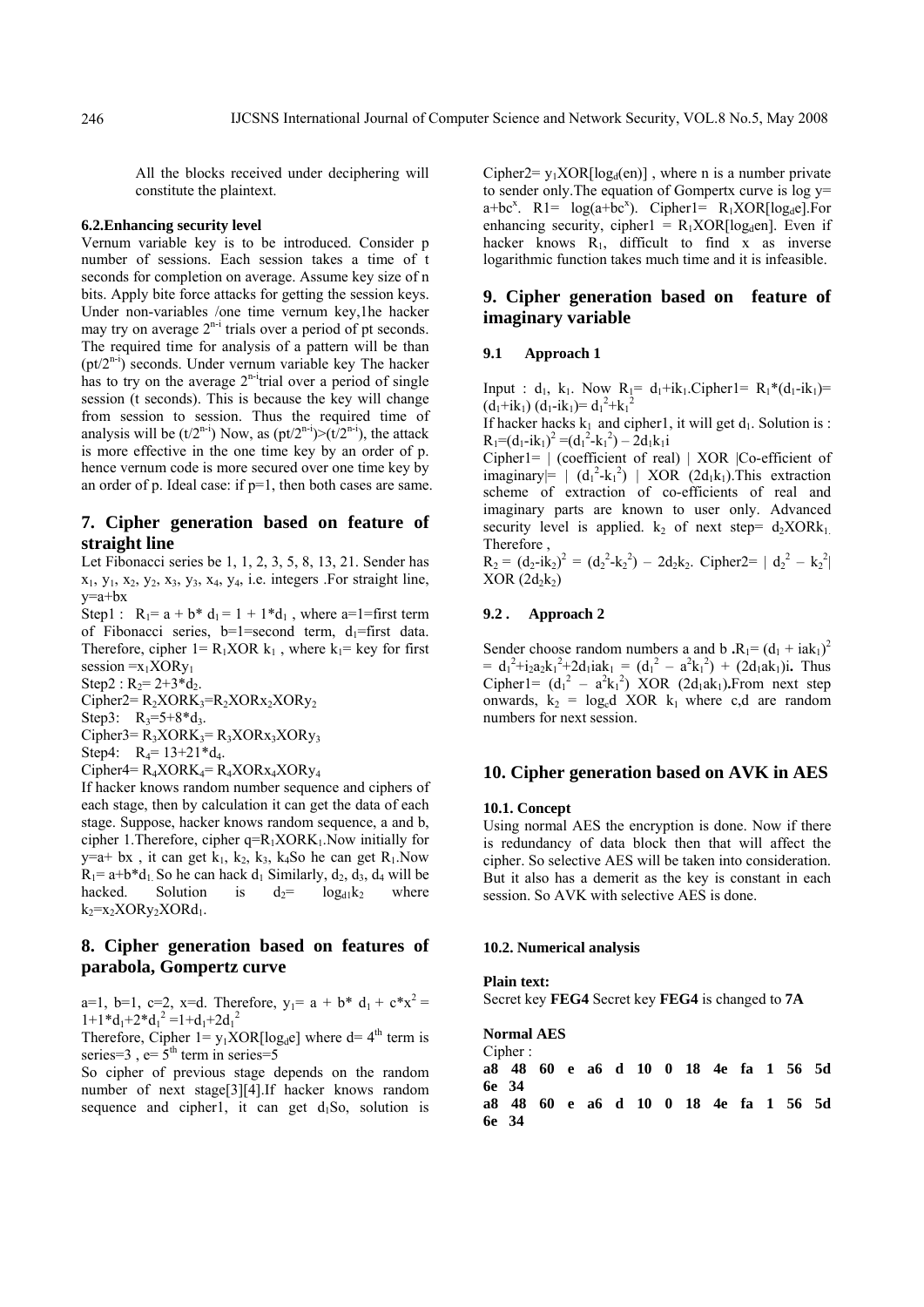9a 1d ed 14 c3 64 47 e1 59 41 79 13 17 19 cb d4

Key: 2b 7e 15 16 28 ae d2 a6 ab f7 15 88 09 cf 4f 3c

Hence there is repetition in cipher(in bold) and reduces security level.

#### **Selective AES**

Cipher :

**6d dc a5 b ea 24 fe c3 d3 72 aa a7 46 eb 7e 98 6d dc a5 b ea 24 fe c3 d3 72 aa a7 46 eb 7e 98**  70 39 d0 26 59 a5 6 d2 30 21 e 1e f2 38 e7 61

Key : 2b 7e 15 16 28 ae d2 a6 ab f7 15 88 09 cf 4f 3c

## **Using selective AES with AVK**

Cipher :

67 e3 59 c9 83 99 fd 9e c9 11 60 f1 e c7 70 d2 73 32 37 3d c0 f4 69 4f df 7d ee 5f a7 63 25 d7 ed 76 44 c 9a bb db 50 57 7c 3f 58 8c e3 7c ca

Key1**:** 2b 7e 15 16 28 ae d2 a6 ab f7 15 88 09 cf 4f 3c Key2**:** 4c 9d 4c df ab 37 2f 3c 62 e6 75 79 7 8 3f ee Key3**:** 3f af 7b e2 6b c3 46 73 bd 9b 9b 26 a0 6b 1a 39

#### **11. Cipher generation based on AVK in RSA**

#### **11.1. RSA with AVK method 1**

The encryption of the algorithm is as follows:

 1) The RSA keys will be generated as per normal RSA algorithm.

 2) Each character of the input data is converted into integer by substituting its

respective ASCII value.

3) Encrypt first byte i.e.  $A_0$  and send it as it is.

4) Send encrypted  $(A_0 \text{Xor} A_1)$  as the next byte.

 5) The nth byte is encrypted as Encrypted  $(A_0 \text{Xor} A_1 \text{Xor} \dots A_n).$ 

The decryption of the algorithm is as follows:

1) Decrypt the entire string.

2) The first byte is exactly the same.

3) The second byte is  $E_0$ xor $E_1$ .

4) The next byte is xor of it and the previous one.

5) The nth byte is xor of it and its previous byte.

 6) Convert the ASCII bit stream back into the message.

#### **11.2. RSA with AVK method 2**

The encryption of the algorithm is as follows:

 1) The RSA keys will be generated as per normal RSA algorithm.

 2) Each character of the input data is converted into integer by substituting its

respective ASCII value.

3) Encrypt first byte and send it as it is.

 4) The next byte is sent as Encrypted  $(A_0 \text{xorEnergy}(A_1)).$ 

 5) The nth byte is encrypted as Encrypted  $(A_0x$ or $A_1x$ or $A_2...x$ orEncrypted $(A_n)$ ).

The decryption of the algorithm is as follows:

 1) Decrypt the message using RSA decryption algorithm.

2) The first byte is available as it is.

 3) Next byte can be obtained by xor operation of first byte with it and then

decrypting the entire value.

 4) The nth byte is obtained by xor operation of first (n-1) bytes with nth byte in

 decrypted form and at last decrypting the entire value.

 5) Convert the ASCII bit stream back into the message stream.

# **11.3. Analysis of RSA with AVK**

 **Plain text** 

 A message is encrypted. Key is 1101. Another message is encrypted. Key is 1101.

#### **Results using Normal RSA**

8e 4c 83 54 9d 9d 5c 89 54 4c 60 9d 4c 54 42 b0 7e 4d 49 4a 54 90 7 4c 72 **54 4d 4c 60 9d 4c 19 19 9f 19 7** 8e 42 9b 4a b3 54 7e 4c 83 54 9d 9d 5c 89 54 4c 60 9d 4c 54 42 b0 7e 4d 49 4a 54 90 7 72 **54 4d 4c 60 9d 4c 19 19 9f 19 7** af User time + System time =  $0.001 + 0.001 = 0.002$ 

#### **Results using RSA with AVK ( Method 1)**

8e 51 24 8e 6e a0 b8 9 30 87 11 15 1a 97 69 af 22 1f 9b 23 3c b b5 8c b1 b9 92 75 ad 12 76 71 4 23 ab 17 67 46 2e 5f 84 2f a8 aa b1 b9 5d 7 77 87 81 53 61 ab 1c 4d 12 14 77 6c ad 7b 7b 7d 8 43 2f 67 71 1d 42 15 9 4e 50 5c 7e 4a User time + System time =  $0.001 + 0.002 = 0.003$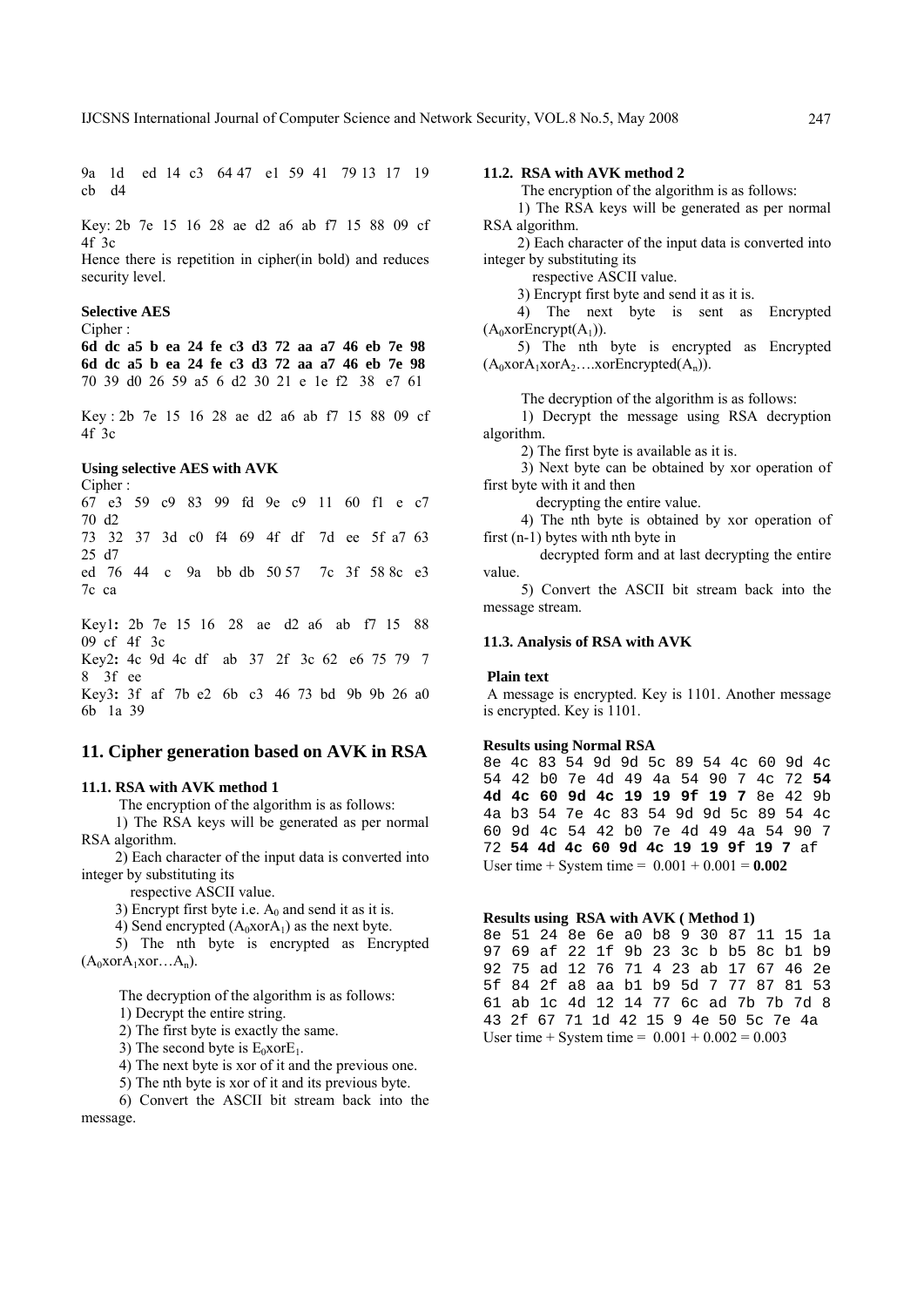#### **Results using RSA with AVK ( Method 2)**

8e b6 1a 38 8f ab 24 4f 7c 9f 33 51 a0 96 b9 46 4e 82 87 ab 33 9e 99 68 68 24 60 16 65 6b 81 a9 63 8e b2 3 b4 31 66 16 8f 4c 76 61 81 68 61 8e 85 b1 f 43 12 a5 7 8 a7 85 4 3d 4a 0 32 2 92 b5 2f 15 a6 58 af 74 83 9a 92 1c 7c 1d User time + System time =  $0.002 + 0.003 = 0.005$ 

### **11.4. Different cryptanalysis attacks on the proposed schemes**

Consider two messages M1 and M2.

M1: The price of copper is 100.

M2: The price of copper is 200.

In either scheme this can be written as :

A0 a0 a1 a2 and  $A0$  a0' a1' a2'

where A0 is the byte before the numerical value of the price of copper. Since each message has the same string before the numerical value A0 is the same. The messages are encrypted as :

Message1 : E(A0) E(A0 XOR a0) E(A0 XOR a0 XOR a1) E(A0 XOR a0 XOR a1XOR a2)

Message2 : E(A0) E(A0 XOR a0') E(A0 XOR a0' XOR a1') E(A0 XOR a0' XOR a1'XOR a2')

Now the attacker can guess that E(A0) can stand for the string "The price of copper is". He then intercepts the message and changes it to as follows :

 $E(A0) E(A0 XOR a0 XOR a1) E(A0 XOR a0) E(A0$ XOR a0 XOR a1XOR a2)

Decrypted, this becomes A0 , A0 XOR a0 XOR a1 , A0 XOR a0 , A0 XOR a0 XOR a1XOR a2

which when decrypted becomes A0 a0 XOR a1 a1 a1 XOR a2

Now, depending on the contents of the message , a0 a1 a2 this may or may not make sense.

For example if a0 a1  $a2 = 332$ , then it is received as 031 Hence an attacker is able to change the contents of a message in the method 1 of RSA with AVK. In the method 2 of RSA with AVK , this becomes

A0 A0 XOR E(a0) A0 XOR a0 XOR E(a1) A0

XOR a0 XOR a1 XOR E(a2)

Thus if the order is mixed to get :

A0 A0XOR a0 XOR E(a1) A0 XOR E(a0) A0 XOR a0 XOR a1 XOR E(a2)

The receiver will receive this as

A0 E'(a0 XOR E(a1)) E'(a0 XOR  $E(a1)XORE(a0)$   $E'(E(a0) XOR a0 XOR a1 XOR$  $E(a2)$ 

where  $E' =$  Inverse  $RSA =$  decryption. Thus in general it will not make sense to the receiver .

Clearly , here method 1 of RSA with AVK fails while method 2 works.

# **12. Application of AVK in diffusion**

#### **12.1. Concept**

The rule that has been proposed is that the key of each session will be determined based on the data of that session. The formula is as follows:

x  $log_2 d/k = 1$ 

where  $x =$  session number  $d =$  data in that session

 $k$  = key of that session

After finding the key , encryption is done with the help of any standard system.

#### **12.2. Numerical analysis**

Data1 : 5 ; Data2 : 6 ; Data3 : 8

- Step1:  $x = 1$ ,  $d1 = 5$ Therefore 1  $\cdot$  log<sub>2</sub> 5/ k1 = 1 or ,  $\log_2 5/k1 = \log_2 2$ or ,  $5/k1 = 2$ or,  $k1 = 3$  (taking upper ceiling)
- Step2 :  $x = 2$ ,  $d2 = 6$ Therefore 2  $.*$  log<sub>2</sub> 6/ k2 = 1 or ,  $\log_2 6 / k2 = 0.5$ or ,  $2^{0.5} = 6 / k2$ or ,  $1.41 = 6 / k2$ or,  $k2 = 5$  (taking upper ceiling)
- Step3:  $x = 3$ ,  $d3 = 8$ Therefore  $3 \cdot * \log_2 8 / k3 = 1$ or ,  $2^{1/3} = 8/k3$ or ,  $1.25 = 8 / k3$ or,  $k3 = 7$  (taking upper ceiling)

It is seen that the keys are as follows:

| <b>SESSION</b> | <b>KEY</b> |
|----------------|------------|
| <b>NUMBER</b>  |            |
|                |            |
|                |            |
|                |            |

So the key range is in A.P. with interval 2 and the formula is  $KEY = 2 * SESION NUMBER + 1$ 

## **12.3. Application of AVK**

To overcome above limitation , AVK is applied where the first key is calculated as above and from second session onwards

KEY\_FINAL = (KEY\_CALCULATED) XOR (PREVIOUS CIPHER**)** 

Data1 : 5 ; Data2 : 6 ; Data3 : 8 and the Encryption technique is simple XOR.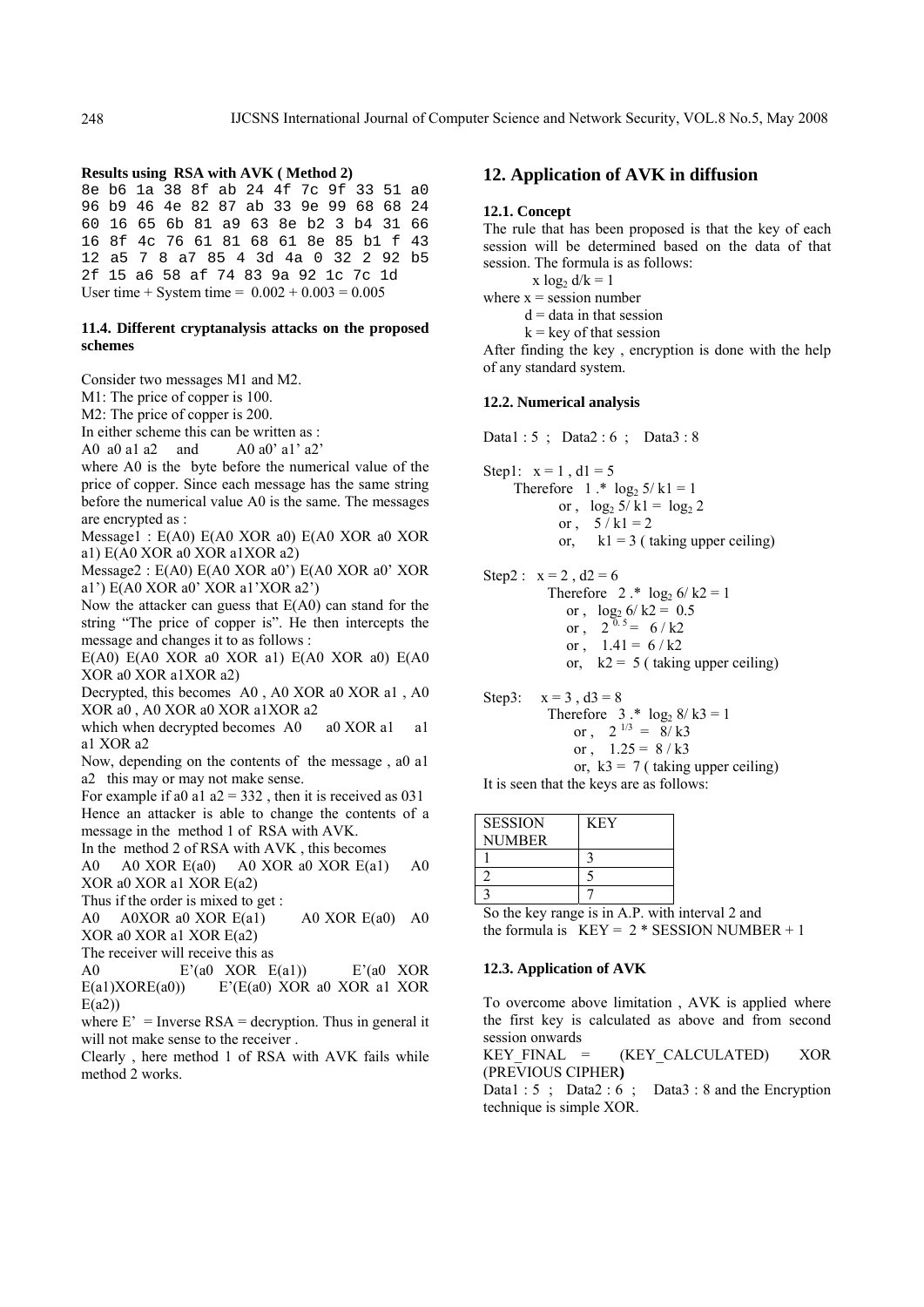Step1:  $x = 1$ ,  $d1 = 5$ Therefore 1 .\*  $\log_2 5 / k1 = 1$ or ,  $\log_2 5/k1 = \log_2 2$ or ,  $5 / k1 = 2$ or,  $k1 = 3$  (taking upper ceiling) So cipher1 = k1 XOR Data1 =  $3 \text{ XOR } 5 = 6$ Step2 :  $x = 2$ ,  $d2 = 6$ Therefore 2  $\cdot$  log<sub>2</sub> 6/ k2 = 1 or ,  $\log_2 6 / k2 = 0.5$ or ,  $2^{0.5} = 6 / k2$ or ,  $1.41 = 6 / k2$ or,  $k2 = 5$  (taking upper ceiling) So effective key of session  $2 = k2$  XOR cipher1 =  $5 \text{ XOR } 6 = 3$ So cipher2 =  $3 \text{ XOR Data} = 3 \text{ XOR } 6 = 5$ Step3:  $x = 3$ ,  $d3 = 8$ Therefore  $3 \cdot * \log_2 8 / k3 = 1$ or ,  $2^{1/3} = 8/13$ or ,  $1.25 = 8 / k3$ or,  $k3 = 7$  ( taking upper ceiling)

So effective key of session  $3 = k3$  XOR

cipher2 = 7 XOR  $5 = 2$ 

So cipher3 = 2 XOR Data3 = 2 XOR 8 = A  $_{16}$ It is seen that the keys are as follows:

| e ande and no viside as follows. |     |               |  |  |  |  |  |
|----------------------------------|-----|---------------|--|--|--|--|--|
| <b>SESSION</b>                   | KEY | <b>CIPHER</b> |  |  |  |  |  |
| <b>NUMBER</b>                    |     |               |  |  |  |  |  |
|                                  |     |               |  |  |  |  |  |
|                                  |     |               |  |  |  |  |  |
|                                  |     |               |  |  |  |  |  |

So no proper relation between any pair .

# **13. Application of AVK in message digest**

# **13.1. Encryption scheme**

We propose a new AVK scheme .It is as follows:

- 1. Calculate the message digest C
- 2. Now take a security parameter Y where Y is the number of bytes necessary for encoding one byte. Y should be a power of 2.
- 3. Make a0 as the first byte and C as the last byte of an array of 5Y digits: [a0 0 0 C], Y is say 4
- 4. Calculate the discrete Fourier transform of the function.
- 5. The first Y bytes are then the encrypted version of this digit.
- 6. The same process is repeated . Except that C is put in a position a0 mod  $(Y-1)+1$ position. This shifting of C is done to further increase security. Instead of putting the first byte as  $a1$ ,  $Hash(a0)XORE(a1)$  is pit.

7. Thus the nth byte is encrypted into Y bytes , where the bytes are the DFT of an array with the first byte being [Hash(a0) XOR Hash(a1) XOR…..Hash(a  $_{n-1}$ ) XOR  $E(a_n)$  0....0...C ], where the position of C is dictated by the previous byte , as said before.

## **13.2. Decryption scheme**

 1. First the entire message stream is decrypted.

 2. The first Y bytes are taken , and their Inverse DFT is found out. The first byte is a0. (This can be obtained by passing the data through a low pass filter and then getting the first byte or directly).

3. The next 5 bytes ,IDFT is found. Then using the first byte, a filter is constructed to get the second byte which is  $Hash(a0)$  XOR  $E(a1)$ . This is then extracted .

4. This is continued for all (n-1) bytes.

#### **13.3. Time complexity**

 In general if N is the size of the plain text , then the size of the cipher is  $N^*Y$  where Y as discussed before is the security parameter. The speed of encryption is considerably slower and is equal to  $N^*Y^*(T(E)+T(F))$ , where  $T(E)$  = time required for the encryption of the data,  $T(F)$  = time required to calculate the Fourier transform. The speed of decryption is similar. The disadvantage is the increase in cipher text size. Hence it is much slower and requires huge amount of bandwidth. A solution to this problem is to compress the data after calculating the DFT. Another solution is to use other transforms like the Walsh Hadamard Transform , the Gilbert's Transform or the Discrete Cosine Transform .

# **14. Conclusion**

The paper reveals that data communication can be done based on optimum path selection. Gain in time complexity can be achieved by parallel computing and parallel reliability. The paper hints several methods regarding transmission of data (photons) through quantum channel. It has been seen that the most secured criteria is variable data with variable secret key with message transmission mode also being variable (i.e. both transmitter and receiver to use non-orthogonal measurement bases). It has also been shown how AVK can be applied in Vernum Cipher. Also for security purpose of data transfer between nodes , several intelligent and efficient schemes of security can be applied based on basic properties of straight line, parabola, Gompertz curve and imaginary variable. The paper shows superiority of application of AVK in AES,